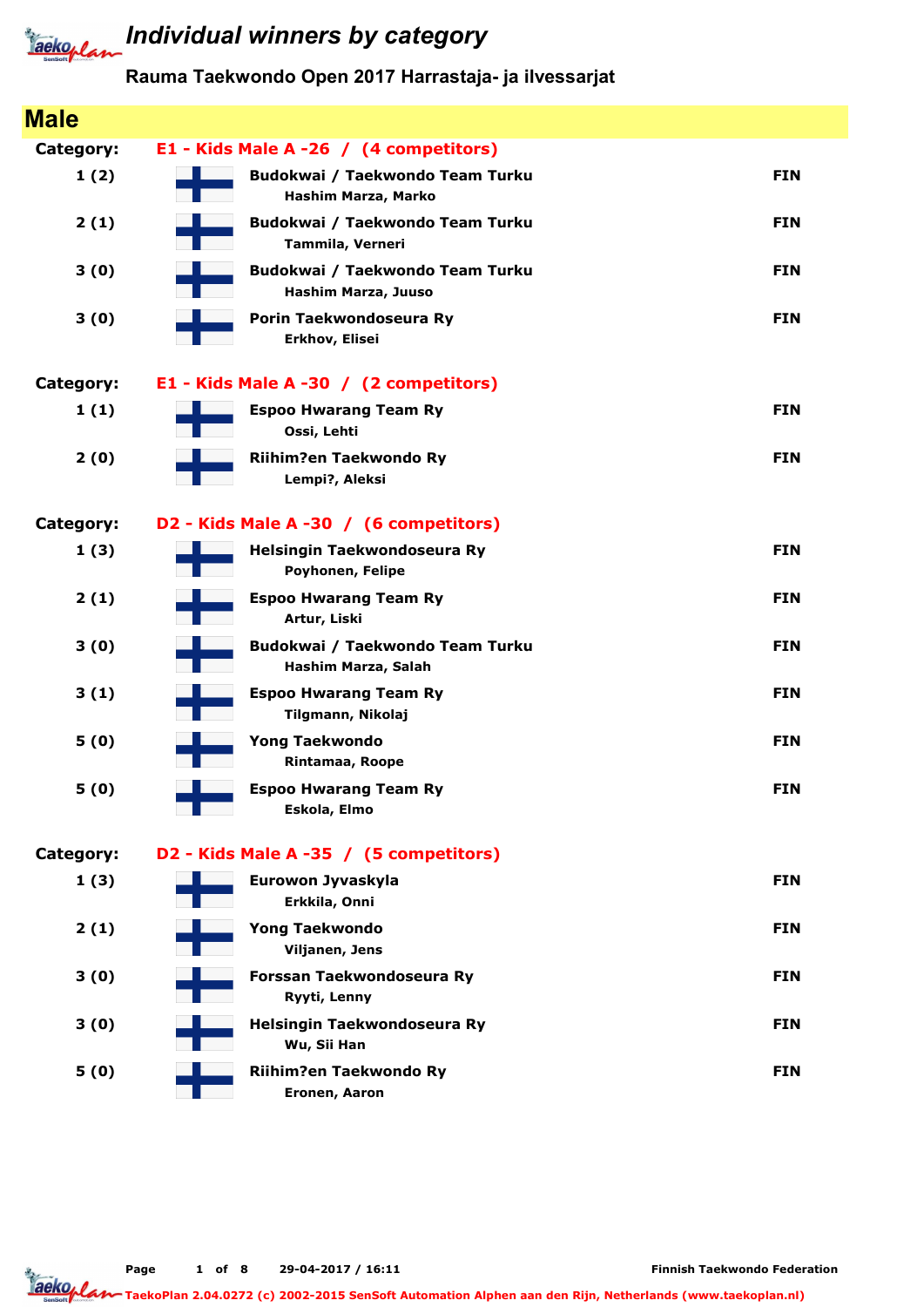

#### Rauma Taekwondo Open 2017 Harrastaja- ja ilvessarjat

| <b>Male</b> |                                                           |            |
|-------------|-----------------------------------------------------------|------------|
| Category:   | D2 - Kids Male A -40 / (7 competitors)                    |            |
| 1(3)        | Budokwai / Taekwondo Team Turku<br><b>Mattsson, Elmer</b> | <b>FIN</b> |
| 2(2)        | <b>Espoo Hwarang Team Ry</b><br>Bhupathiraju, Leel        | <b>FIN</b> |
| 3(1)        | Taekwondourheilijat 2011<br>Takala, Teemu                 | <b>FIN</b> |
| 3(0)        | Taekwondourheilijat 2011<br>Hulikkala, Henri              | <b>FIN</b> |
| 5(0)        | Taekwondo Nurmijarvi<br>Liede, Eetu                       | <b>FIN</b> |
| 5(0)        | Helsingin Taekwondoseura Ry<br>Kamarainen, Paavo          | <b>FIN</b> |
| 5(0)        | <b>Saariston Taekwondo Park Ry</b><br>Koivisto, Joonas    | <b>FIN</b> |
| Category:   | D1 - Kids Male A -34 / Feather (4 competitors)            |            |
| 1(2)        | Eurowon Jyvaskyla<br>Viitala, Joona                       | <b>FIN</b> |
| 2(1)        | Forssan Taekwondoseura Ry<br>Salmi, Miro-Jonnie           | <b>FIN</b> |
| 3(0)        | Eurowon Jyvaskyla<br>Pitkala, Eero                        | <b>FIN</b> |
| 3(0)        | Taekwondourheilijat 2011<br>Viitaniemi, Venne             | <b>FIN</b> |
| Category:   | D1 - Kids Male A -40 / Welter (4 competitors)             |            |
| 1(2)        | Taekwondo Nurmijarvi<br>Myllynen, Niko                    | <b>FIN</b> |
| 2(1)        | Eurowon Jyvaskyla<br>Erkkila, Akseli                      | <b>FIN</b> |
| 3(0)        | Forssan Taekwondoseura Ry<br>Karppi, Joona                | <b>FIN</b> |
| 3(0)        | Mansen Taekwondo Seura Ry<br>Mannersuo, Noel              | <b>FIN</b> |

Page 2 of 8 29-04-2017 / 16:11

Finnish Taekwondo Federation

TaekoPlan 2.04.0272 (c) 2002-2015 SenSoft Automation Alphen aan den Rijn, Netherlands (www.taekoplan.nl)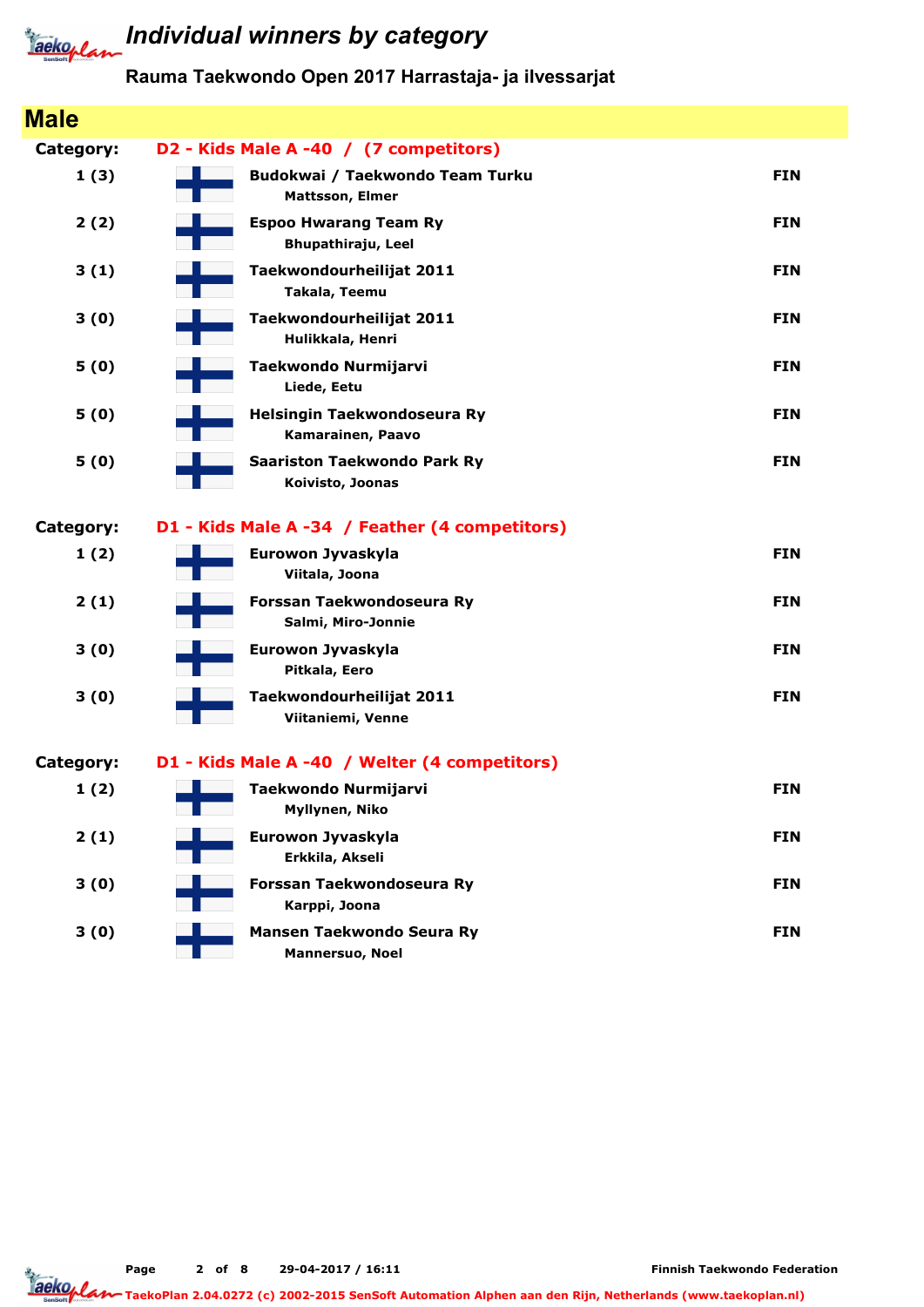

#### Rauma Taekwondo Open 2017 Harrastaja- ja ilvessarjat

| <b>Male</b> |                                                                |            |
|-------------|----------------------------------------------------------------|------------|
| Category:   | C2 - Kids Male A -50 / Bantam (6 competitors)                  |            |
| 1(2)        | Helsingin Taekwondoseura Ry<br>Sillah, Yusuf                   | <b>FIN</b> |
| 2(2)        | Taekwondourheilijat 2011<br>Hulikkala, Lauri                   | <b>FIN</b> |
| 3(1)        | Budokwai / Taekwondo Team Turku<br>Heimo, Niilo                | <b>FIN</b> |
| 3(0)        | Helsingin Taekwondoseura Ry<br>Ristolainen, Eero               | <b>FIN</b> |
| 5(0)        | <b>Saariston Taekwondo Park Ry</b><br>Poutunen, Eetu           | <b>FIN</b> |
| 5(0)        | <b>Rauman Taekwondo Ry</b><br>Liang, Olli                      | <b>FIN</b> |
| Category:   | C2 - Kids Male A -56 / Feather (2 competitors)                 |            |
| 1(1)        | <b>Espoo Hwarang Team Ry</b><br>Salminen, Vertti               | <b>FIN</b> |
| 2(0)        | <b>Tampereen Kumgang Taekwondo</b><br>Kasper, Syrjarinne       | <b>FIN</b> |
| Category:   | B2 - Juniors Male A -55 / (2 competitors)                      |            |
| 1(1)        | <b>Malmin Taekwondo Ry</b><br>Isosalo, Mika                    | <b>FIN</b> |
| 2(0)        | <b>Saariston Taekwondo Park Ry</b><br>Varjonen, Leo            | <b>FIN</b> |
| Category:   | B2 - Juniors Male A -63 / (3 competitors)                      |            |
| 1(1)        | <b>Malmin Taekwondo Ry</b><br>Razulli, Abdul<br>$\sim 10^{11}$ | <b>FIN</b> |
| 2(1)        | <b>Malmin Taekwondo Ry</b><br>Hassani, Farid                   | <b>FIN</b> |
| 3(0)        | <b>Espoo Hwarang Team Ry</b><br><b>Omar, Mohammed</b>          | <b>FIN</b> |
| Category:   | H - Beginners Male A -68 / (5 competitors)                     |            |
| 1(2)        | <b>Ikaalisten Urheilijat</b><br>Jafari, Mostafa                | <b>FIN</b> |
| 2(1)        | <b>Ikaalisten Urheilijat</b><br>Karjalainen, Ari               | <b>FIN</b> |
| 3(0)        | <b>Ikaalisten Urheilijat</b><br>Sharifi, Mustafa               | <b>FIN</b> |
| 3(1)        | <b>Ikaalisten Urheilijat</b><br>Alami, Salim                   | <b>FIN</b> |
| 5(0)        | Forssan Taekwondoseura Ry<br>Nikander, Mika                    | <b>FIN</b> |

Finnish Taekwondo Federation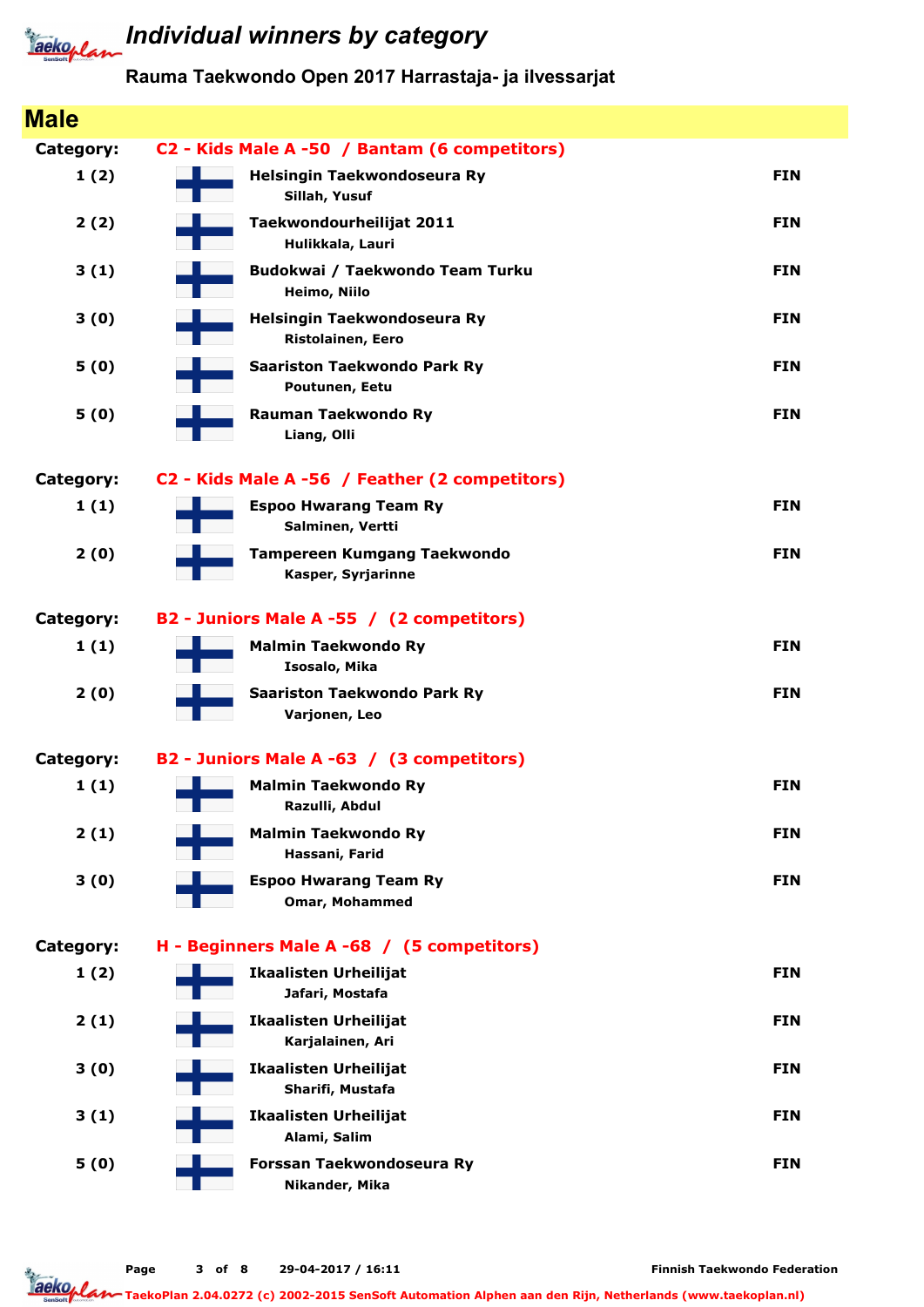

### **Taeko<sub>rlan</sub>** Individual winners by category

### Rauma Taekwondo Open 2017 Harrastaja- ja ilvessarjat

| <b>Male</b> |                                                              |            |
|-------------|--------------------------------------------------------------|------------|
| Category:   | H - Beginners Male A -80 / (5 competitors)                   |            |
| 1(3)        | Keravan Taekwondoseura Ry<br><b>Turunen, Tuomas</b>          | <b>FIN</b> |
| 2(1)        | Rauman Taekwondo Ry<br>Rytinki, Valtteri                     | <b>FIN</b> |
| 3(0)        | <b>Action Sport Center</b><br>Aarnio, Marko                  | <b>FIN</b> |
| 3(0)        | Keravan Taekwondoseura Ry<br>Pulkka, Pekka                   | <b>FIN</b> |
| 5(0)        | <b>Tampereen Kumgang Taekwondo</b><br>Vainio-Mattila, Samuel | <b>FIN</b> |
| Category:   | H - Beginners Male A +80 / (5 competitors)                   |            |
| 1(2)        | Jämsän Taekwondo Ry<br>Parssinen, Janne                      | <b>FIN</b> |
| 2(1)        | Jämsän Taekwondo Ry<br>V???h???, Jarmo                       | <b>FIN</b> |
| 3(0)        | <b>Rauman Taekwondo Ry</b><br>Maarni, Artturi                | <b>FIN</b> |
| 3(1)        | <b>Ikaalisten Urheilijat</b><br>Kaukonen, Samuli             | <b>FIN</b> |
| 5(0)        | <b>Mudo Ry</b><br>Fellman, Lauri                             | <b>FIN</b> |

Finnish Taekwondo Federation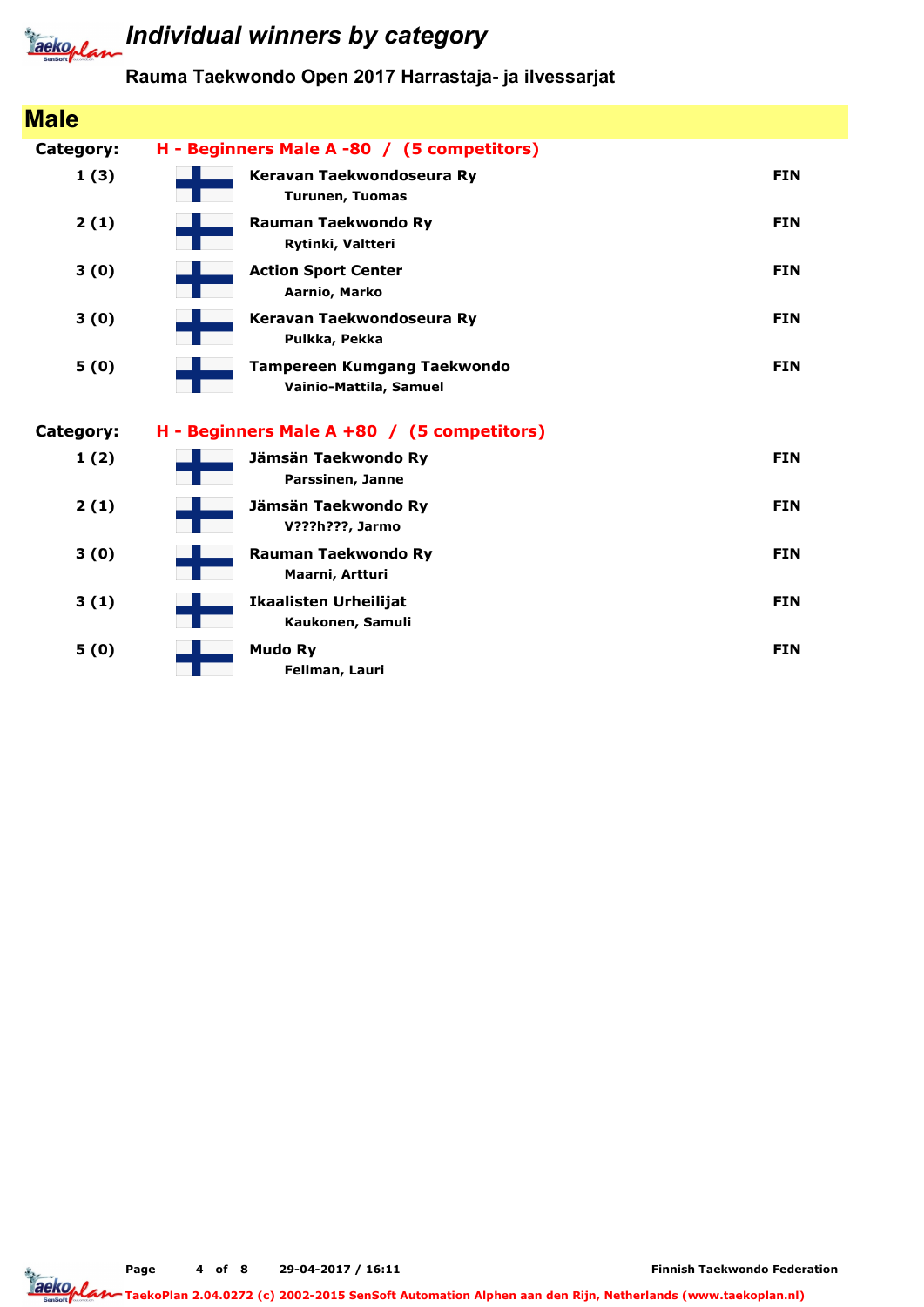

#### Rauma Taekwondo Open 2017 Harrastaja- ja ilvessarjat

| <b>Female</b>    |                                                    |            |
|------------------|----------------------------------------------------|------------|
| Category:        | D2 - Kids Female A -30 / (6 competitors)           |            |
| 1(3)             | Helsingin Taekwondoseura Ry<br>Susiluoto, Inari    | <b>FIN</b> |
| 2(2)             | Taekwondo Nurmijarvi<br>Kleemola, Emma             | <b>FIN</b> |
| 3(0)             | <b>Yong Taekwondo</b><br><b>Teini, Nelly</b>       | <b>FIN</b> |
| 3(0)             | <b>Yong Taekwondo</b><br>Sainio, Julia             | <b>FIN</b> |
| 5(0)             | Forssan Taekwondoseura Ry<br>Yli-Kahrakuusi, Taika | <b>FIN</b> |
| 5(0)             | Forssan Taekwondoseura Ry<br>Yli-Kahrakuusi, Tinka | <b>FIN</b> |
| Category:        | D2 - Kids Female A -35 / (4 competitors)           |            |
| 1(2)             | Helsingin Taekwondoseura Ry<br>Koikkalainen, Ronja | <b>FIN</b> |
| 2(1)             | <b>Doboksport Tampere</b><br>Tuomainen, Alisa      | <b>FIN</b> |
| 3(0)             | Forssan Taekwondoseura Ry<br>Nukari, Maria         | <b>FIN</b> |
| 3(0)             | Eurowon Jyvaskyla<br>Harrivaara, Ida               | <b>FIN</b> |
| Category:        | D2 - Kids Female A -45 / (2 competitors)           |            |
| 1(1)             | Toijalan Taekwondo - Chun<br>Arminen, Maikki       | <b>FIN</b> |
| 2(0)             | <b>Liedon Taekwondo Ry</b><br>Hagelberg, Vilma     | <b>FIN</b> |
| <b>Category:</b> | D1 - Kids Female A -28 / Fly (3 competitors)       |            |
| 1(1)             | Porvoon Taekwondoseura Ry<br>Ramo, Jenna           | <b>FIN</b> |
| 2(1)             | Budokwai / Taekwondo Team Turku<br>Tammila, Ada    | <b>FIN</b> |
| 3(0)             | <b>Doboksport Tampere</b><br>Tiihonen, Helmi       | <b>FIN</b> |

Page 5 of 8 29-04-2017 / 16:11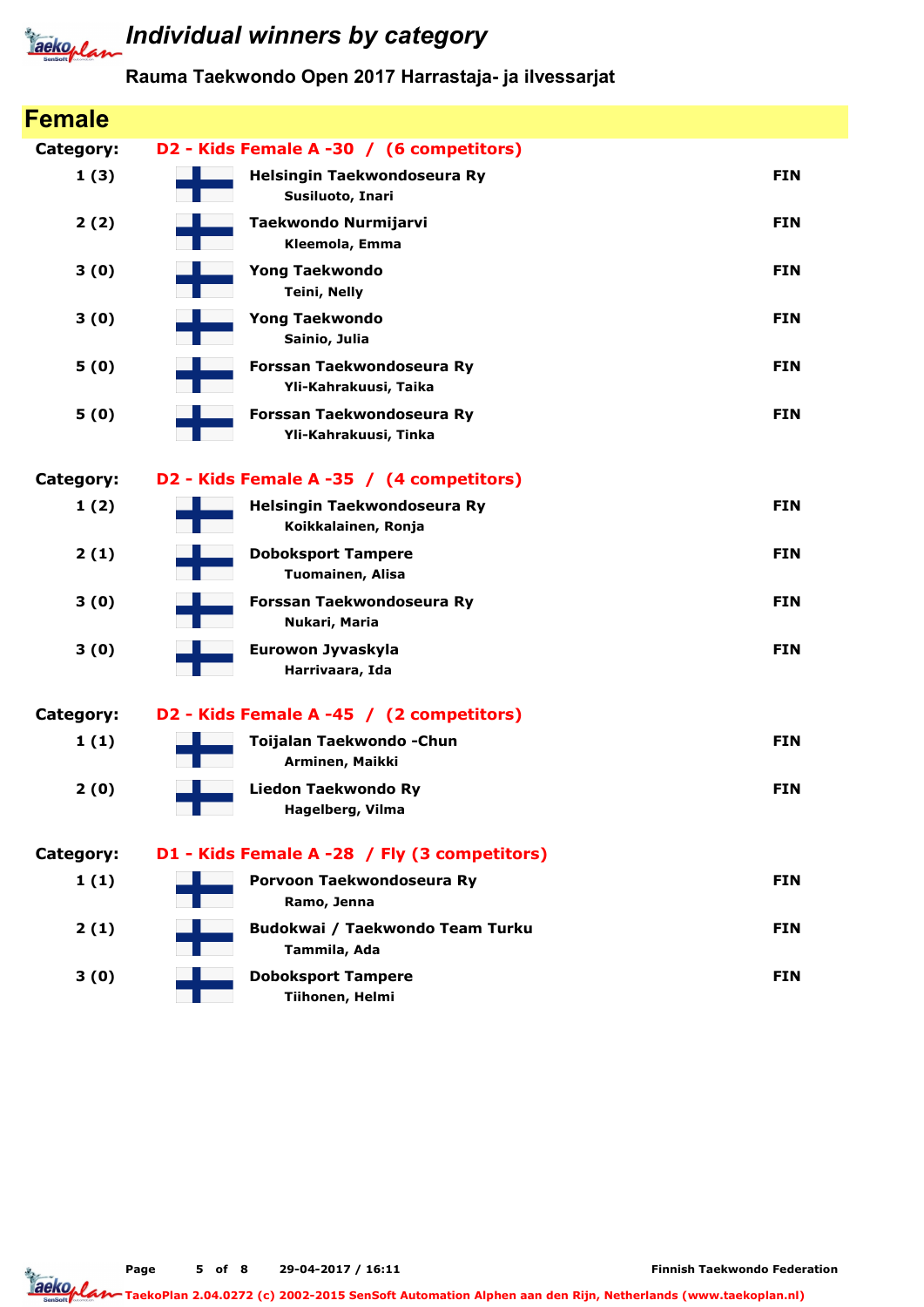

### **Jacko, Land Individual winners by category**

### Rauma Taekwondo Open 2017 Harrastaja- ja ilvessarjat

| <b>Female</b>    |                                                         |            |
|------------------|---------------------------------------------------------|------------|
| <b>Category:</b> | D1 - Kids Female A -34 / Feather (4 competitors)        |            |
| 1(2)             | Taekwondourheilijat 2011<br>Korhonen, Iines             | <b>FIN</b> |
| 2(1)             | Taekwondourheilijat 2011<br>Sarala, Sofia               | <b>FIN</b> |
| 3(0)             | Porvoon Taekwondoseura Ry<br>Ramo, Jenna2               | <b>FIN</b> |
| 3(0)             | <b>Yong Taekwondo</b><br>Kuusisto, Sanni                | <b>FIN</b> |
| <b>Category:</b> | C2 - Kids Female A -42 / Fly (6 competitors)            |            |
| 1(3)             | Toijalan Taekwondo - Chun<br>Arminen, Maikki2           | <b>FIN</b> |
| 2(2)             | Budokwai / Taekwondo Team Turku<br>Hashim Marza, Fatima | <b>FIN</b> |
| 3(0)             | <b>Yong Taekwondo</b><br>Valimaki, Tiia                 | <b>FIN</b> |
| 3(0)             | <b>Liedon Taekwondo Ry</b><br>Hagelberg, Vilma          | <b>FIN</b> |
| 5(0)             | <b>Yong Taekwondo</b><br>Tukiainen, Sanni-Sofia         | <b>FIN</b> |
| 5(0)             | <b>Espoo Hwarang Team Ry</b><br>Eskola, Lotta           | <b>FIN</b> |
| <b>Category:</b> | C2 - Kids Female A -52 / Feather (7 competitors)        |            |
| 1(3)             | Porvoon Taekwondoseura Ry<br>Siltala, Mira              | <b>FIN</b> |
| 2(2)             | Saariston Taekwondo Park Ry<br>Vuorenpaa, Siiri         | <b>FIN</b> |
| 3(0)             | <b>Yong Taekwondo</b><br>Sukari, Emma                   | <b>FIN</b> |
| 3(1)             | <b>Saariston Taekwondo Park Ry</b><br>Tirronen, Salla   | <b>FIN</b> |
| 5(0)             | <b>Malmin Taekwondo Ry</b><br>Markkula, Iines           | <b>FIN</b> |
| 5(0)             | Budokwai / Taekwondo Team Turku<br>Hietanen, Heta       | <b>FIN</b> |
| 5(0)             | <b>Yong Taekwondo</b><br>Pesonen, Pinja                 | <b>FIN</b> |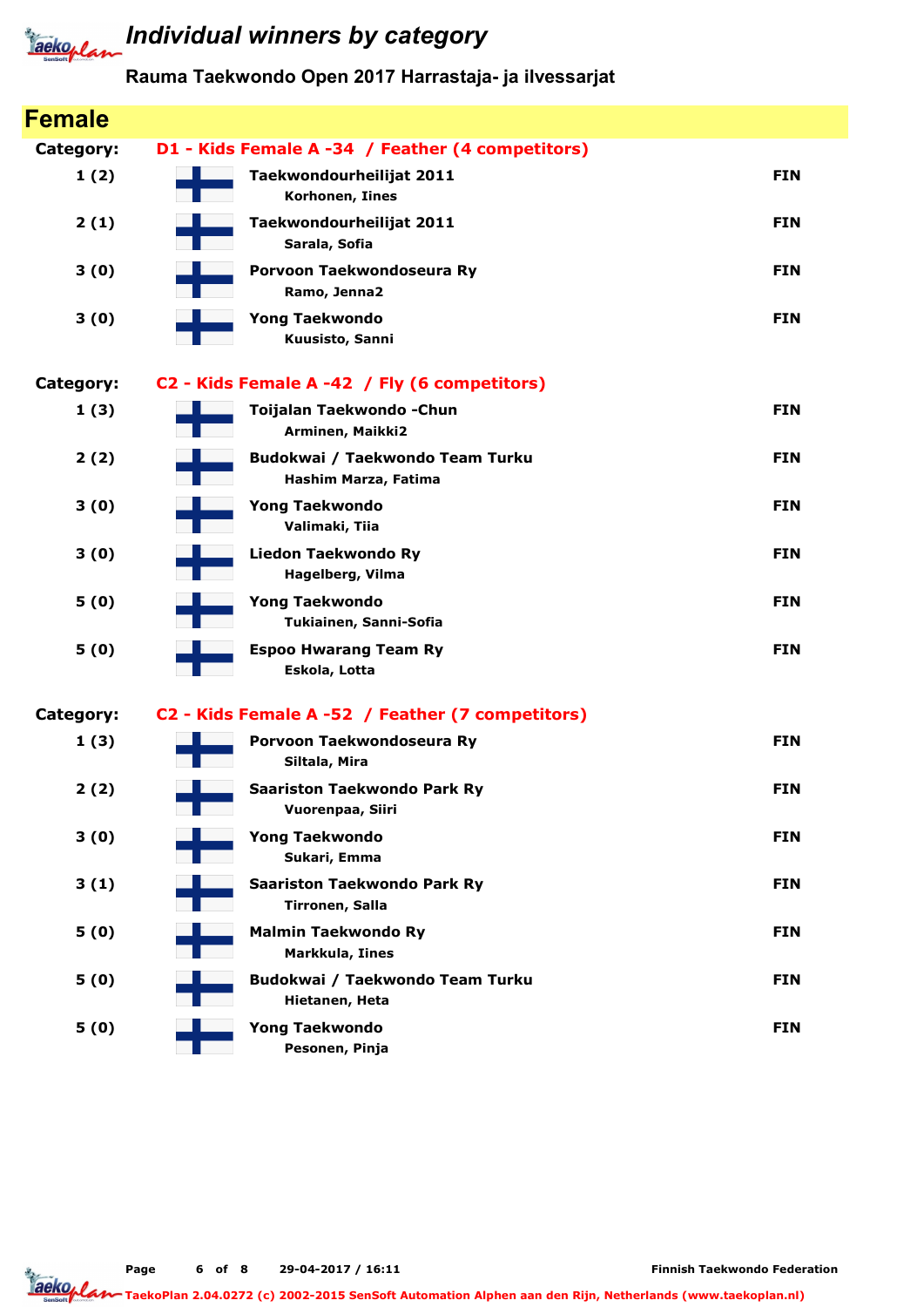

### **Jacko, Land Individual winners by category**

### Rauma Taekwondo Open 2017 Harrastaja- ja ilvessarjat

| <b>Female</b> |                                                        |            |
|---------------|--------------------------------------------------------|------------|
| Category:     | C2 - Kids Female A -58 / Light (3 competitors)         |            |
| 1(1)          | <b>Yong Taekwondo</b><br>Nummelin, Salli               | <b>FIN</b> |
| 2(1)          | <b>Espoo Hwarang Team Ry</b><br>Tilgmann, Gisela       | <b>FIN</b> |
| 3(0)          | <b>Malmin Taekwondo Ry</b><br>Myrskysalo, Tessa        | <b>FIN</b> |
| Category:     | B2 - Juniors Female A -55 / (6 competitors)            |            |
| 1(3)          | Porin Taekwondoseura Ry<br>Mattila, Suvi               | <b>FIN</b> |
| 2(2)          | Budokwai / Taekwondo Team Turku<br>Ylonen, Jenna       | <b>FIN</b> |
| 3(0)          | <b>Rauman Taekwondo Ry</b><br>Liang, Elli              | <b>FIN</b> |
| 3(0)          | <b>Malmin Taekwondo Ry</b><br>Patoluoto, Aino          | <b>FIN</b> |
| 5(0)          | Forssan Taekwondoseura Ry<br><b>Treskine, Petra</b>    | <b>FIN</b> |
| 5(0)          | <b>Ikaalisten Urheilijat</b><br>Rajaniemi, Pinja       | <b>FIN</b> |
| Category:     | B2 - Juniors Female A -63 / (3 competitors)            |            |
| 1(2)          | <b>Saariston Taekwondo Park Ry</b><br>Back, Anna Erika | <b>FIN</b> |
| 2(0)          | Budokwai / Taekwondo Team Turku<br>Vainionpaa, Lotta   | <b>FIN</b> |
| 3(0)          | Forssan Taekwondoseura Ry<br>Yli-Kahrakuusi, Ronja     | <b>FIN</b> |
| Category:     | B2 - Juniors Female A +63 / (5 competitors)            |            |
| 1(2)          | Porvoon Taekwondoseura Ry<br>Varpio, Emilia            | <b>FIN</b> |
| 2(1)          | <b>Espoo Hwarang Team Ry</b><br>Vuorinen, Isla         | <b>FIN</b> |
| 3(1)          | Porin Taekwondoseura Ry<br>Laitinen, Salla-Maria       | <b>FIN</b> |
| 3(0)          | <b>Hnmky Taekwondo</b><br><b>Barrois, Ea</b>           | <b>FIN</b> |
| 5(0)          | <b>Malmin Taekwondo Ry</b><br>Int, Kristiina           | <b>FIN</b> |